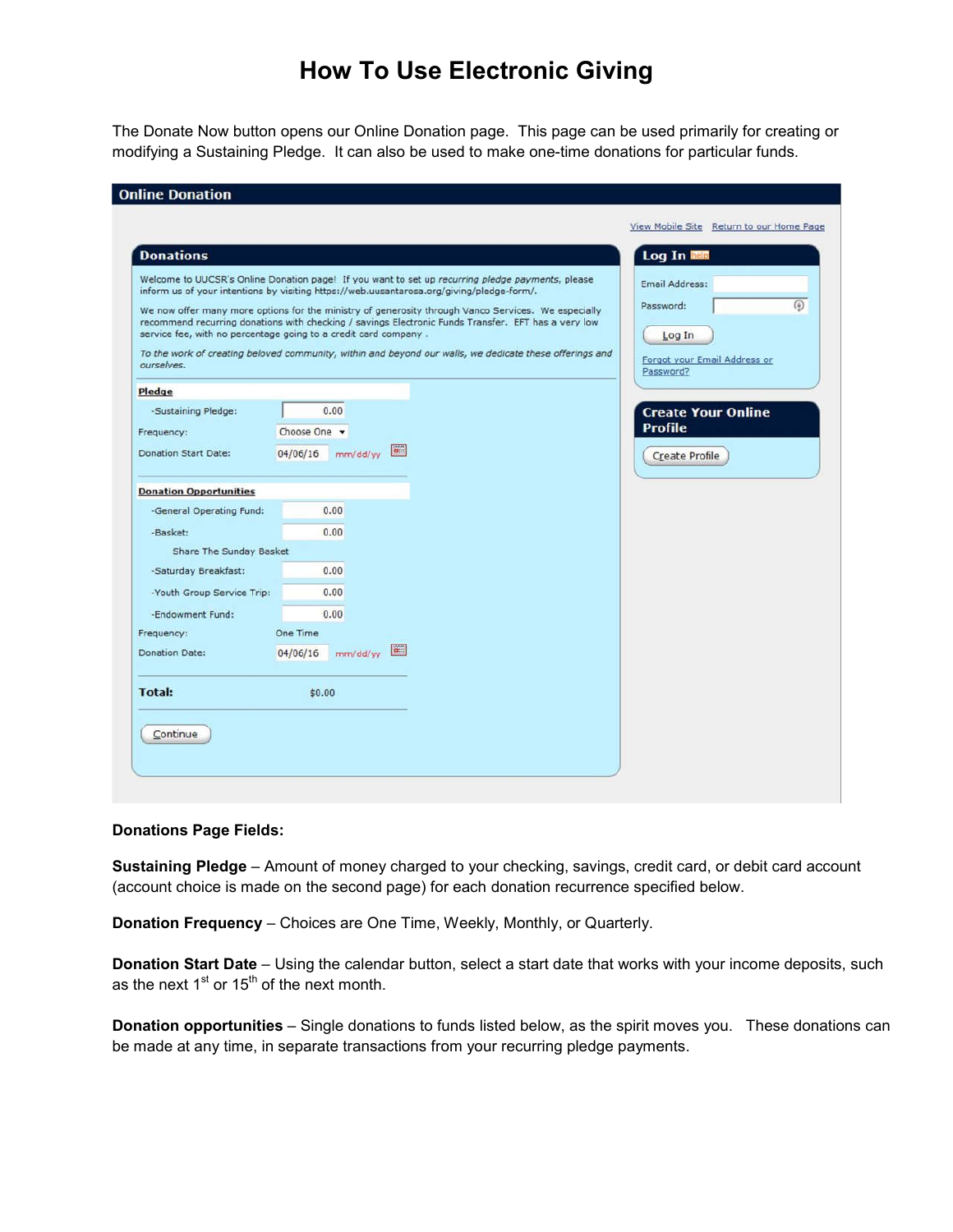**Create Your Online Profile** - Save your personal, donation, and financial institution information for future convenience and editing. This can also be created on the next page. See below.

**Log In** – Access your profile for editing, and for viewing payment record.

Click "Continue" - Open the next page, which specifies payment methods.

|                                                                                                                                                                                                                                               |                                                                                              | <b>Donation Summary</b>                              |          |
|-----------------------------------------------------------------------------------------------------------------------------------------------------------------------------------------------------------------------------------------------|----------------------------------------------------------------------------------------------|------------------------------------------------------|----------|
| First Name: (required)<br>Last Name: (required)                                                                                                                                                                                               | 固<br>Joe<br>Smith                                                                            | Pledge<br>Ongoing Pledge                             | 500.00   |
| Address 1: (required)                                                                                                                                                                                                                         | 1234 Anystreet Court                                                                         | 03-01-2015 Monthly<br><b>Total Monthly Donation:</b> | \$500.00 |
| Address 2:<br>City: (required)                                                                                                                                                                                                                | Anycity                                                                                      | <b>Total Monthly Donation:</b>                       | \$500.00 |
| State / Zip: (required)                                                                                                                                                                                                                       | AA<br>12345<br>$\mathcal{L}$                                                                 | Donation Frequency:                                  | Monthly  |
| Phone Number: (required)                                                                                                                                                                                                                      | 7071234567                                                                                   | <b>Donation Start Date:</b>                          | 03/02/15 |
| Email Address: (required)                                                                                                                                                                                                                     | jsmith@anyisp.com                                                                            | Edit                                                 |          |
| <b>Bank Anywhere</b><br>['123456789]; 123456789123  +1234<br>Bank<br>Bank<br>Routing Number Account Number<br>Would you like to save your profile before continuing?                                                                          | <b>Dollars</b><br>Check Number (Do not use)                                                  |                                                      |          |
| Saving your profile will:<br>- Take only a moment-all you have to do is select a password<br>- Enable you to change or stop a recurring donation at any time<br>- Allow you to view and print your online donation history<br>Select Password |                                                                                              |                                                      |          |
|                                                                                                                                                                                                                                               | Note: Please review the information you entered carefully. Once you click the Process button |                                                      |          |

**Top section** – typical personal information, all fields required except "Address 2"